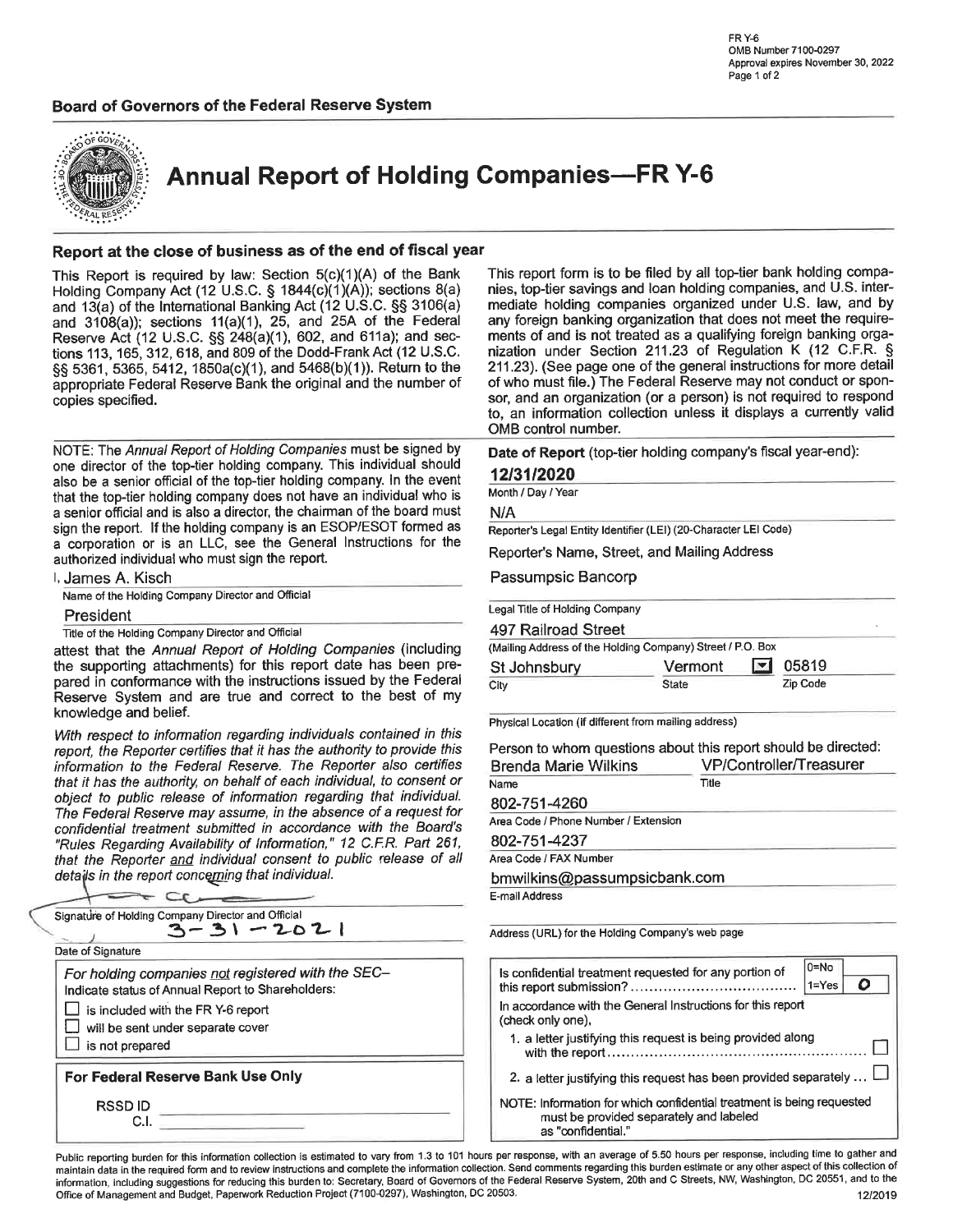Y6 Information - Year End 12/31/20 Passumpsic Savings Bank

**LEGAL ENTITY IDENTIFIER (LEI)** 

REPORT ITEM 1 - Annual reports to shareholders

REPORT ITEM 2a - Organizational Chart

BANK HOLDING COMPANY

STATE OF INCORPORTION

BANK ENTITY #1

PERCENT EQUITY

STATE OF INCORPORTION

BANK ENTITY #1 - Mortgage Banking Company

STATE OF INCORPORTION

BANK ENTITY #1 - Mineral Rights (Texas and Mississippi)

STATE OF INCORPORTION

REPORT ITEM 2b - Domestic Branches

REPORT ITEM 3 - Securities holders

REPORT ITEM 4 - Insiders

N/A - LEI not applicable unless otherwise noted

Final Annual Report Enclosed

SEE BELOW

St. Johnsbury VT 05819 Passumpsic Bancorp<br>497 Railroad Street

Vermont

Passumpsic Savings Bank<br>497 Railroad Street St. Johnsbury VT 05819

100%

Vermont

Northeast Home Loan<br>80 Flat Street Brattleboro, VT 05301 Passumpsic Savings Bank owns 100%

Vermont

St. Johnsbury VT 05819 Passumpsic Resources 497 Railroad Street

Passumpsic Savings Bank owns 100% (set up for Mineral Rights)

Vermont

E-mailed of 03/30/17 is attached List attached.

 $\frac{1}{2}$ 

See Report Enclosed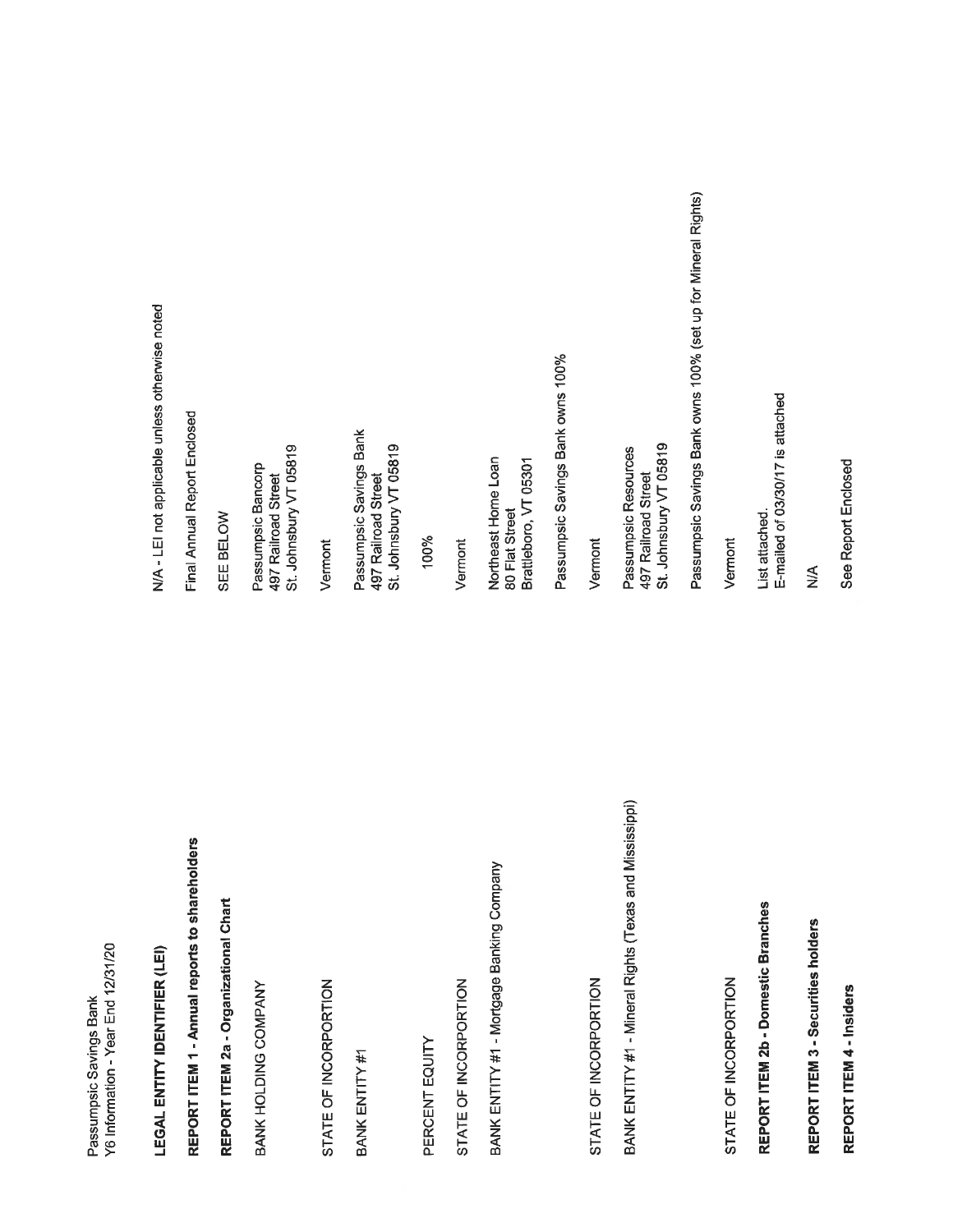**Results:** A list of branches for your depository institution: PASSUMPSIC SAVIN This depository institution is held by PASSUMPSIC BANCORP (2337081) of SAI The data are as of 12/31/2020.

## **Reconciliation and Verification Steps**

1. In the **Data Action** column of each branch row, enter one or more of the ac 2. If required, enter the date in the **Effective Date** column

## **Actions**

**OK:** If the branch information is correct, enter 'OK' in the **Data Action** column **Change:** If the branch information is incorrect or incomplete, revise the data, **Close:** If a branch listed was sold or closed, enter 'Close' in the **Data Action** co **Delete:** If a branch listed was never owned by this depository institution, enter **Add:** If a reportable branch is missing, insert a row, add the branch data, and

If printing this list, you may need to adjust your page setup in MS Excel. Try us

# **Submission Procedure**

When you are finished, send a saved copy to your FRB contact. See the detai If you are e-mailing this to your FRB contact, put your institution name, city a

### Note:

To satisfy the **FR Y-10 reporting requirements**, you must also submit FR Y-10 The FR Y-10 report may be submitted in a hardcopy format or via the FR Y-10

\* FDIC UNINUM, Office Number, and ID\_RSSD columns are for reference only

| <b>Data Action</b> | <b>Effective Date</b> | <b>Branch Service Type</b> | Branch ID_RSSD* |
|--------------------|-----------------------|----------------------------|-----------------|
| OK                 |                       | Full Service (Head Office) | 300009          |
| OK                 |                       | <b>Full Service</b>        | 561707          |
| OK                 |                       | <b>Full Service</b>        | 377506          |
| OK                 |                       | <b>Full Service</b>        | 2848514         |
| OK                 |                       | <b>Full Service</b>        | 562209          |
| OK                 |                       | <b>Full Service</b>        | 5374443         |
| OK                 |                       | <b>Full Service</b>        | 2311344         |
| OK                 |                       | <b>Full Service</b>        | 4257905         |
| OK                 |                       | <b>Full Service</b>        | 342906          |
| OK                 |                       | <b>Full Service</b>        | 404000          |
| OK                 |                       | <b>Full Service</b>        | 4258005         |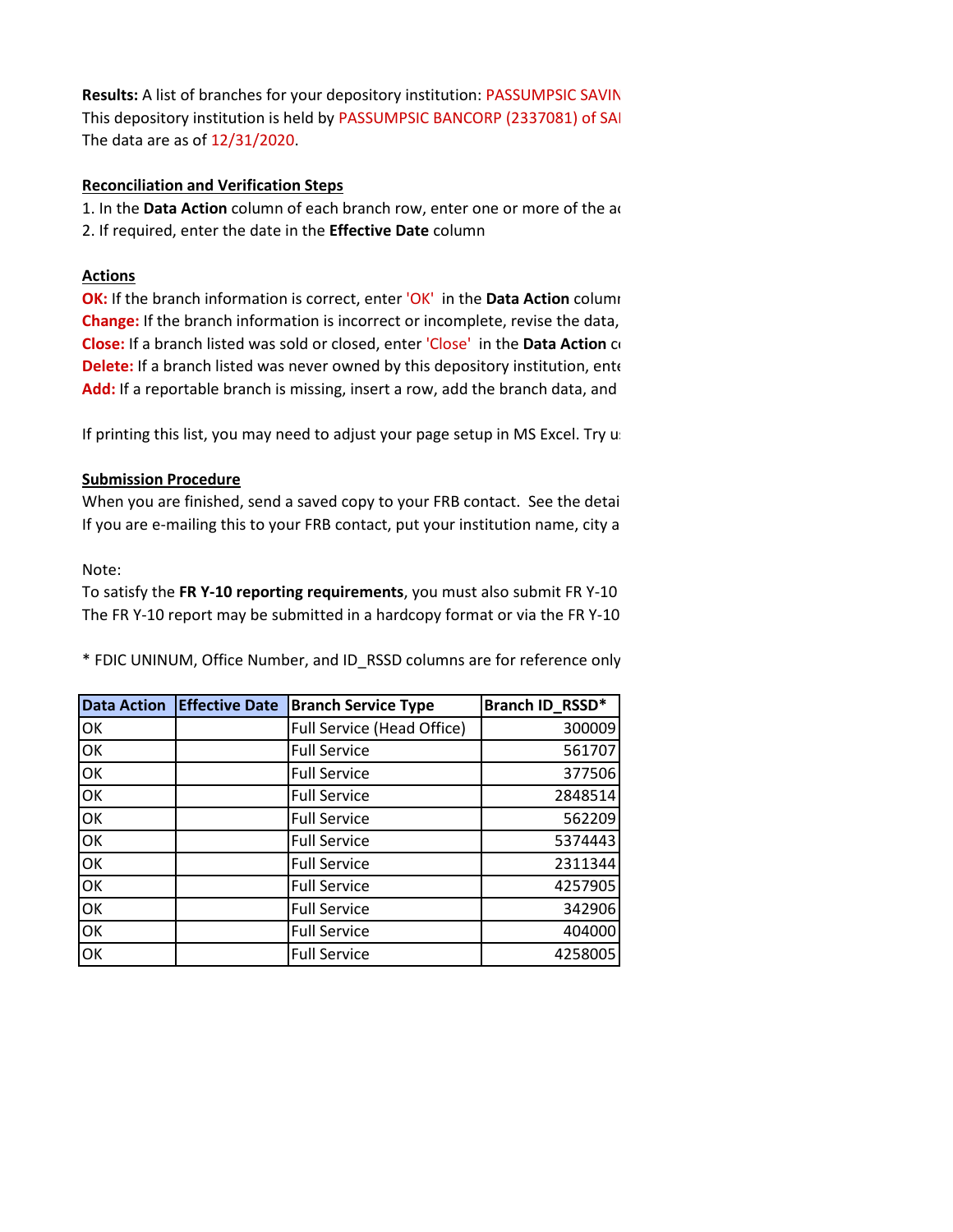IGS BANK (ID RSSD: 300009). INT JOHNSBURY, VT.

ctions specified below

n.

 enter 'Change' in the **Data Action** column and the date when this information first became valid in the **Effe**  olumn and the sale or closure date in the **Effective Date** column.

er 'Delete' in the **Data Action** column.

enter 'Add' in the **Data Action** column and the opening or acquisition date in the **Effective Date** column.

sing landscape orientation, page scaling, and/or legal sized paper.

 led instructions on this site for more information. nd state in the subject line of the e-mail.

 Domestic Branch Schedules for each branch with a **Data Action** of Change, Close, Delete, or Add. Online application - https://y10online.federalreserve.gov.

y. Verification of these values is not required.

| <b>Popular Name</b>               | <b>Street Address</b>       | City                   | <b>State</b> |
|-----------------------------------|-----------------------------|------------------------|--------------|
| PASSUMPSIC SAVINGS BANK           | <b>497 RAILROAD STREET</b>  | <b>SAINT JOHNSBURY</b> | VT           |
| <b>GROVETON BRANCH</b>            | 40 STATE STREET, ROUTE 3    | <b>GROVETON</b>        | <b>NH</b>    |
| <b>LANCASTER MAIN OFFICE</b>      | 117 MAIN STREET, BOX 351    | LANCASTER              | <b>NH</b>    |
| <b>LITTLETON OFFICE</b>           | 81 MEADOW STREET            | <b>LITTLETON</b>       | <b>NH</b>    |
| WHITEFIELD BANKING STATION BRANCH | <b>20 JEFFERSON ROAD</b>    | <b>WHITEFIELD</b>      | <b>NH</b>    |
| <b>BERLIN BRANCH</b>              | 282 BERLIN MALL ROAD        | <b>BERLIN</b>          | VT           |
| <b>DANVILLE BRANCH</b>            | 53 ROUTE 2 WEST             | <b>DANVILLE</b>        | VT           |
| <b>ISLAND POND BRANCH</b>         | <b>49 MILL STREET</b>       | <b>ISLAND POND</b>     | VT           |
| LYNDONVILLE BRANCH                | <b>62 BROAD STREET</b>      | <b>LYNDONVILLE</b>     | VT           |
| <b>NEWPORT BRANCH</b>             | <b>299 EAST MAIN STREET</b> | <b>NEWPORT</b>         | VT           |
| <b>OPERATIONS CENTER BRANCH</b>   | 1242 MEMORIAL DRIVE         | <b>SAINT JOHNSBURY</b> | VT           |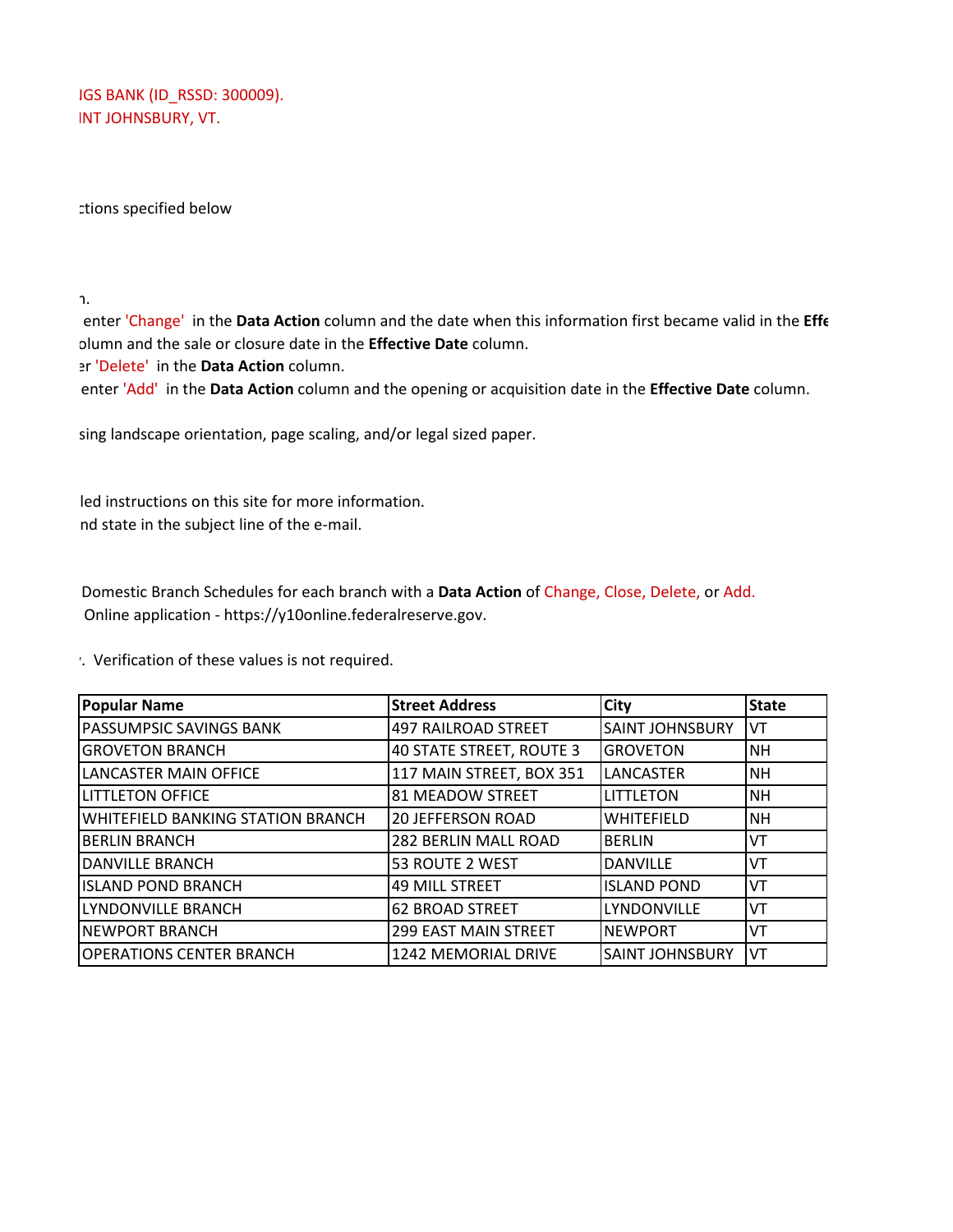**ective Date** column.

| <b>Zip Code</b> | <b>County</b>    | <b>Country</b>       | <b>FDIC UNINUM*</b> | <b>Office Number*</b> | <b>Head Office</b>             |
|-----------------|------------------|----------------------|---------------------|-----------------------|--------------------------------|
| 05819           | <b>CALEDONIA</b> | <b>UNITED STATES</b> | Not Required        | Not Required          | PASSUMPSIC SAVINGS BANK        |
| 03582           | <b>COOS</b>      | <b>UNITED STATES</b> | <b>Not Required</b> | Not Required          | <b>PASSUMPSIC SAVINGS BANK</b> |
| 03584           | <b>COOS</b>      | <b>UNITED STATES</b> | <b>Not Required</b> | Not Required          | <b>PASSUMPSIC SAVINGS BANK</b> |
| 03561           | <b>GRAFTON</b>   | <b>UNITED STATES</b> | Not Required        | Not Required          | PASSUMPSIC SAVINGS BANK        |
| 03598           | <b>COOS</b>      | <b>UNITED STATES</b> | Not Required        | Not Required          | PASSUMPSIC SAVINGS BANK        |
| 05602           | <b>WINDHAM</b>   | <b>UNITED STATES</b> | Not Required        | Not Required          | PASSUMPSIC SAVINGS BANK        |
| 05828           | <b>CALEDONIA</b> | <b>UNITED STATES</b> | <b>Not Required</b> | Not Required          | PASSUMPSIC SAVINGS BANK        |
| 05846           | <b>ESSEX</b>     | <b>UNITED STATES</b> | Not Required        | Not Required          | PASSUMPSIC SAVINGS BANK        |
| 05851           | <b>CALEDONIA</b> | <b>UNITED STATES</b> | Not Required        | Not Required          | PASSUMPSIC SAVINGS BANK        |
| 05855           | <b>ORLEANS</b>   | <b>UNITED STATES</b> | <b>Not Required</b> | Not Required          | <b>PASSUMPSIC SAVINGS BANK</b> |
| 05819           | <b>CALEDONIA</b> | <b>UNITED STATES</b> | <b>Not Required</b> | Not Required          | <b>PASSUMPSIC SAVINGS BANK</b> |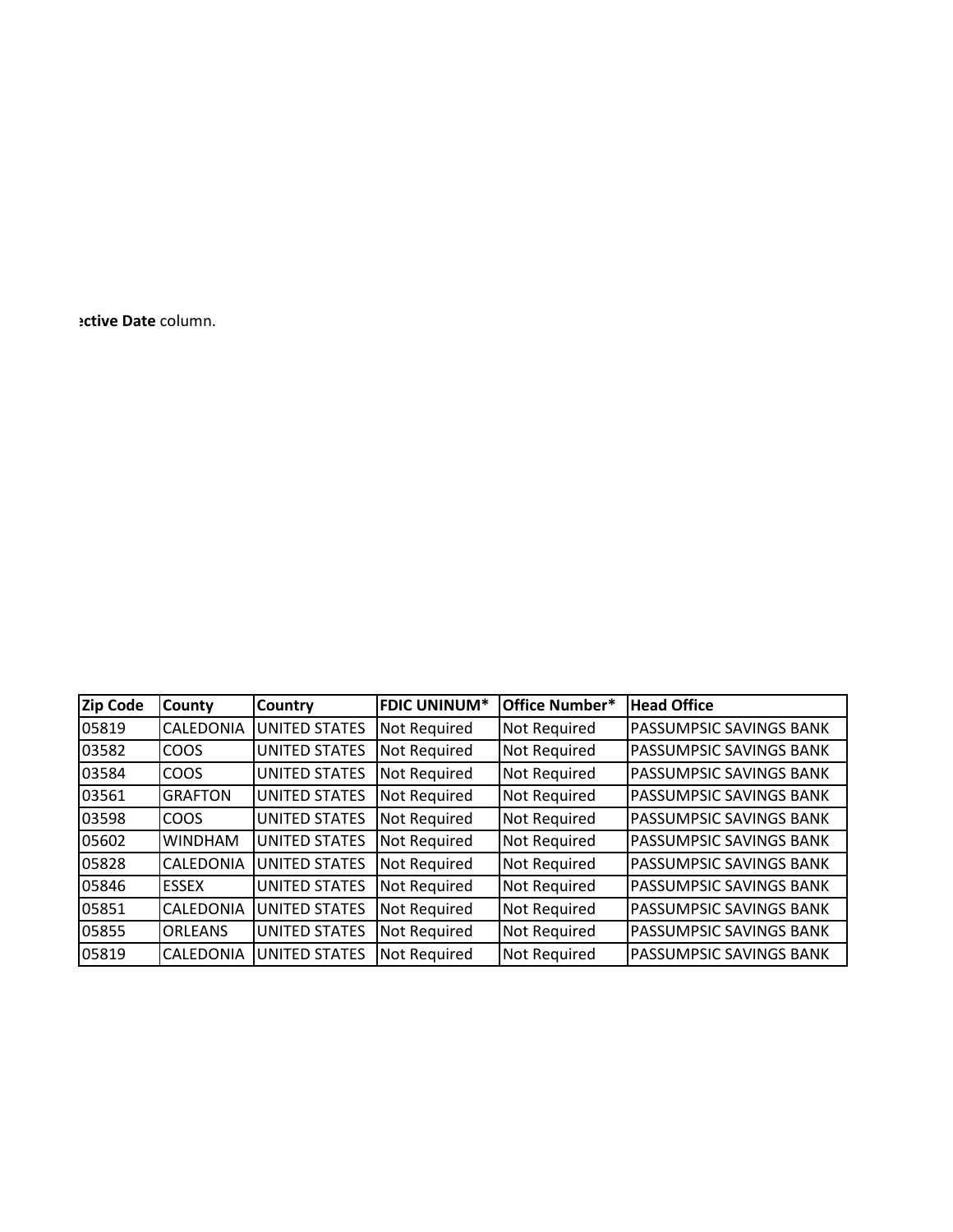| Head Office ID_RSSD* | <b>Comments</b> |
|----------------------|-----------------|
| 300009               |                 |
| 300009               |                 |
| 300009               |                 |
| 300009               |                 |
| 300009               |                 |
| 300009               |                 |
| 300009               |                 |
| 300009               |                 |
| 300009               |                 |
| 300009               |                 |
| 300009               |                 |